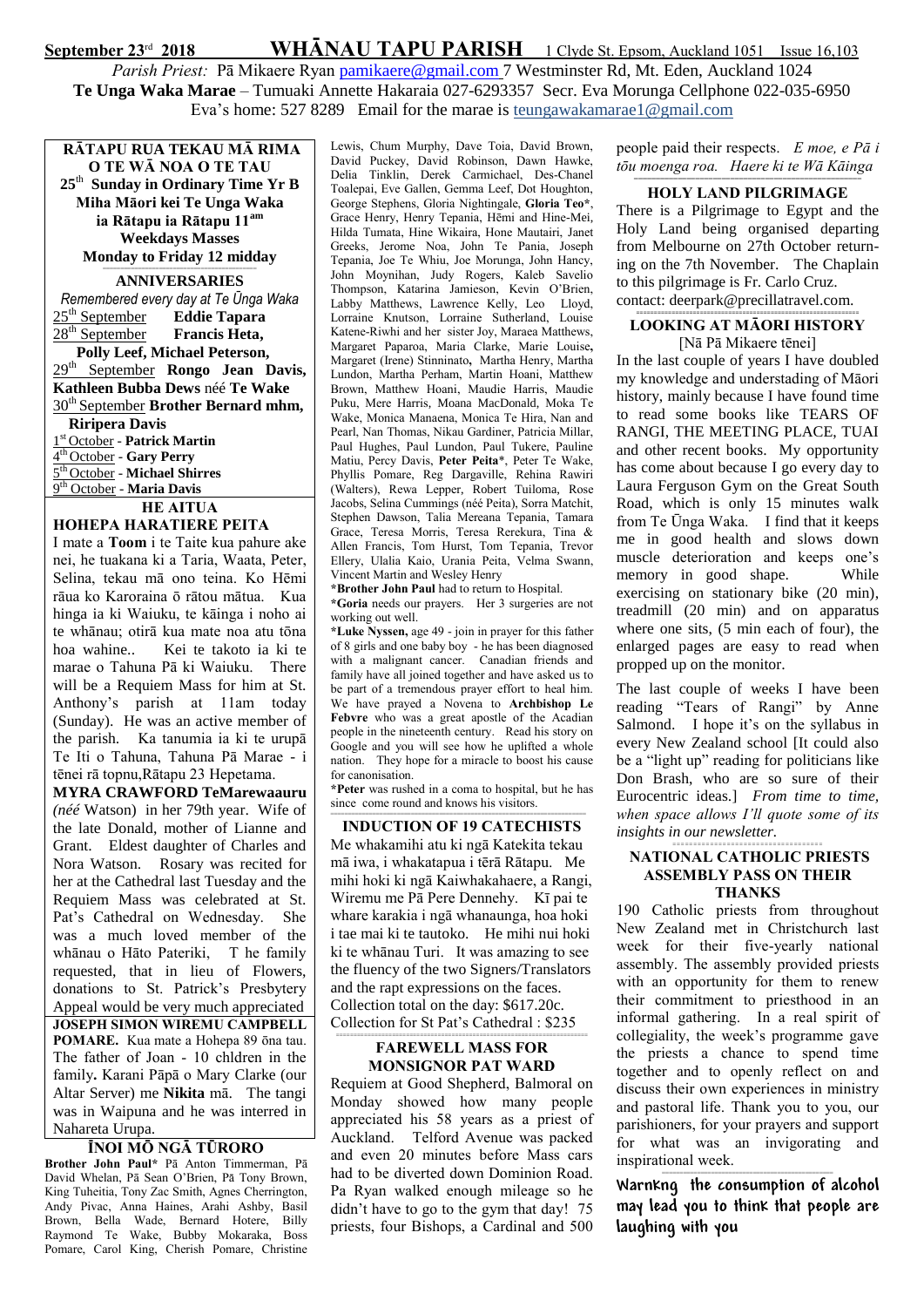September 23<sup>rd</sup> 2018 WHĀNAU TAPU PARISH 1 Clyde St. Epsom, Auckland 1051 Issue 16,103 Parish Priest: Pā Mikaere Ryan [pamikaere@gmail.com](mailto:pamikaere@gmail.co) 7 Westminster Rd, Mt. Eden, Auckland 1024 **Te Unga Waka Marae** – Tumuaki Annette Hakaraia 027-6293357 Secr. Eva Morunga Cellphone 022-035-6950 Eva's home: 527 8289 Email for the marae is teungawakamarae1@gmail.com

## ÏNOINGA MÖ TE KATOA

E te Atua näu i whakaü ngä whakahau katoa o täu Ture tapu ki runga i te aroha ki ä koe me to mätou hoa noho tata, tukua mai, mä te whakarite i äu whakahau, e tae atu ai mätou ki te oranga mutunga kore. Mä to mätou Ariki mä Hëhu Karaiti, täu Tamaiti, e ora nei, e rangatira tahi nei körua i te kotahitanga o te Wairua Tapu, Atua kotahi, mö äke äke. Ämene. **ENGLISH: CONTEMPORARY ENGLISH VERSION MĀORI: HITORIA POTO PĀ HOANE PAPITA 1908**

TUHITUHI TAPU TUATAHI Whakaaronui Ūpoko 2 12, 17-20 The wicked say, "Righteous people are nothing but a nuisance, so let's look for chance to get rid of them. They are against what we do. They accuse us of breaking the law of Moses and violating the traditions of our ancestors. But we'll see if that's true! Let us see what will happen when it's time for them to die. If the righteous really are God's children, God will save them from their enemies. So, let's put them to the test. We'll be cruel to them and torment them, then we'll find out how calm and reasonable they are! We'll find out just how much they can stand! We'll condemn them to a shameful death. After that, they say, God will protect them. Ko te kupu a te Ariki. Whakamoemiti ki te Atua. WAIATA WHAKAUTU 53/54

Wh: Kua whakaorangia ahau e te Ariki. [The LORD has rescued me.] Save me God by your power, and prove that I am right. Listen to my prayer and hear what I say.  $W\hat{a}$ : Kua whakaorangia ahau e te Ariki. Cruel strangers have attacked me

and want me dead. Listen to my prayer and hear what I say.  $W_{A}$ . Kua whakaorangia ahau e te Ariki.

You will help me LORD God and keep me from falling. I will offer a sacrifice to you LORD and I will praise your name because you are

## good. Wh: Kua whakaorangia ahau e te Ariki..

TUHITUHI TAPU TUARUA Reta nā Hākopa (Hēmi) 3<sup>16</sup>-4<sup>3</sup> Whenever people are jealous or

selfish, they cause trouble and do all sorts of cruel things. But the wisdom that comes from above leads us to be pure, friendly, gentle, sensible, kind, helpful, genuine and sincere. When peacemakers plant seeds of peace, they will harvest justice. Why do you fight and argue with each other? Isn't it because you are full of selfish desires that fight to control your body? You want something you don't have, and you will do anything to get it. You will even kill! But you still cannot get what you want, and you won't get it by fighting and arguing. You should pray for it. Yet, even when you do pray, your prayers are not answered, because you pray just for selfish reasons. Ko te kupu a te Ariki. Whakamoemiti Areruia. Ka mea te Ariki: "Ko ahau te märama o te ao. Ko ia e aru ana i ahau, ka whiwhi ki te märama o te ora." Areruia.

RONGO PAI Maaka 9 30-37 Na, ka tūria atu e Hëhu rätou ko ngä äkonga i reira, ä haere ana rä waenganui o Karirea. Ä, kïhai ia i pai kia möhiotia e tëtahi tangata. Otiia, i whakaakona e ia äna äkonga, i mea ia ki a rätou, "Ka tukua te Tama a te Tangata ki ngä ringa o ngä tängata, ä, mä rätou ia e whakamate. Ä, ka oti ia te whakamate, ka ara ake i te toru o ngä rä." Heoi, i ngaro i a rätou taua kupu, ä, i mataku ki te pätai ki ä ia. Na, ka tae rätou ki Kaparanauma. Ä, i a rätou i roto i te whare, ka ui atu ia ki a rätou, "He aha ta koutou i körerorero ai, i a koutou i te ara?" Ä, nohopuku ana rätou; i tötohe hoki rätou ki a rätou i te ara, ko wai o rätou te mea nui. Ä, ka noho a Hëhu ki

raro, ä, ka karanga i te tekau mä rua, ka mea ki a rätou: "Ki te mea tëtahi kia riro ia ki mua, hei muri ia i te katoa, hei kaimahi mä te katoa." Ä, ka mau ia ki tëtahi tamaiti, ä, whakatüria ana ki waenganui o rätou. Na, ka awhitia e ia, ä, ka mea ki a rätou, "Ko te tangata e manaaki ana i tëtahi o ngä tamariki pënei i runga i töku ingoa, e manaaki ana ia i ahau, ä, ko te tangata e manaaki ana i a au, ehara ahau i täna i manaaki ai, engari ko töku kaitono mai. Ko te Rongo Pai a te Ariki.

## Kia whakanuia rä koe e te Ariki e Hëhu Karaiti

# **GOSPEL** Mark  $9^{30-37}$

Jesus left with his disciples and started through Galilee. He did not want anyone to know about it because he was teaching the disciples that the Son of Man would be handed over to people who would kill him. But three days later he would rise to life. The disciples did not understand what Jesus meant, and they were afraid to ask. Jesus and his disciples went to his home in Capernaum. After they were inside the house, Jesus asked them, "What were you arguing about along the way?" They had been arguing about which one of them was the greatest, and so they did not answer. After Jesus sat down and told the disciples to gather around him, he said, "If you want the place of honour, you must become a slave and serve others!" Then Jesus had a child stand near him. He put his arm round the child and said, "When you welcome even a child because of me, you welcome me. And when you welcome me, you welcome the one who sent me." The Gospel of the Lord.

Praise to you Lord Jesus Christ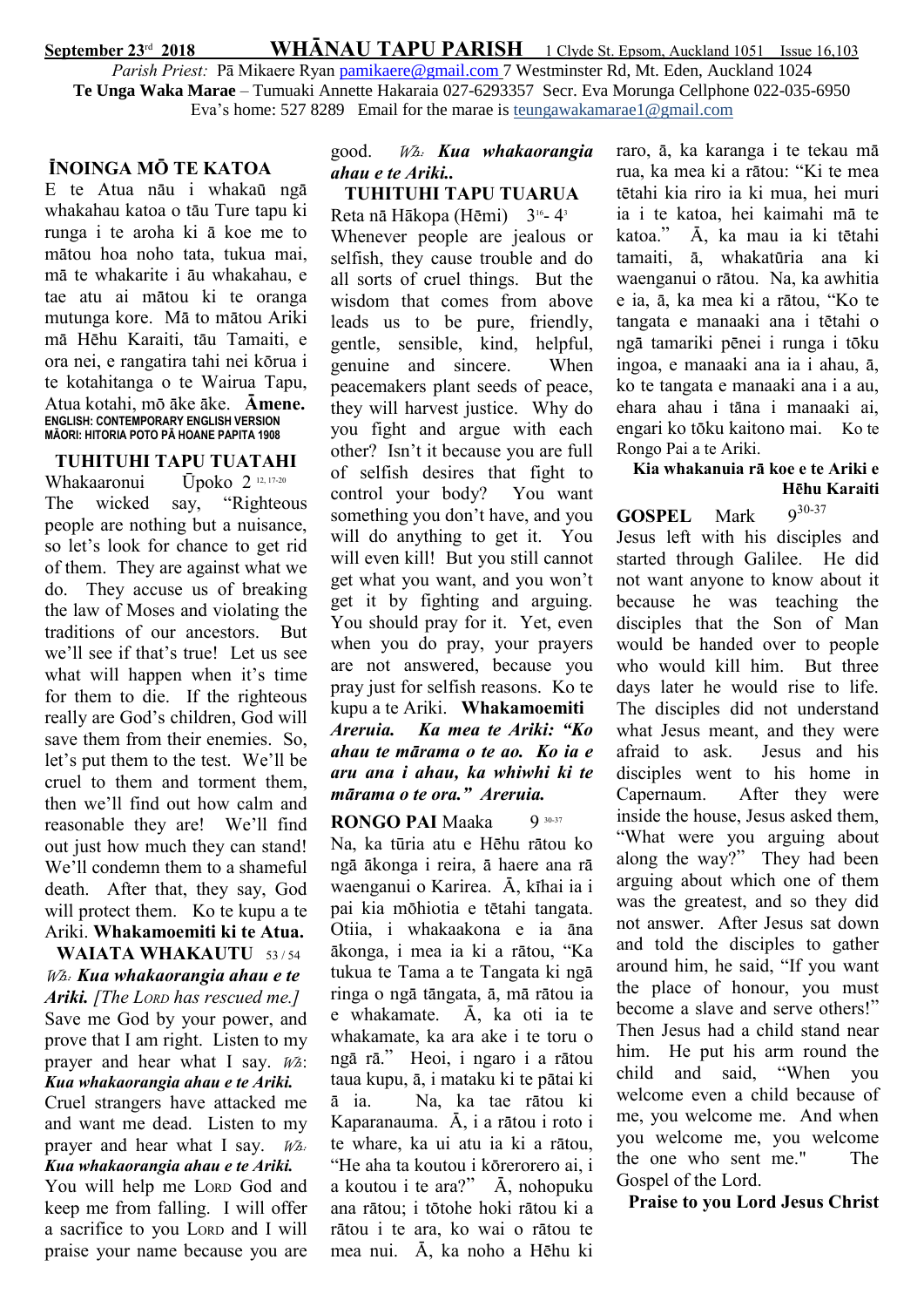September 23<sup>rd</sup> 2018 WHĀNAU TAPU PARISH 1 Clyde St. Epsom, Auckland 1051 Issue 16,103

Parish Priest: Pā Mikaere Ryan [pamikaere@gmail.com](mailto:pamikaere@gmail.co) 7 Westminster Rd, Mt. Eden, Auckland 1024 **Te Unga Waka Marae** – Tumuaki Annette Hakaraia 027-6293357 Secr. Eva Morunga Cellphone 022-035-6950 Eva's home: 527 8289 Email for the marae is teungawakamarae1@gmail.com

25th SUNDAY IN ORDINARY TIME Year B Wisdom 2. 12, 17 - 20 Waiata 53/54 James 3. 16 - 4. 3 Mark 9. 30-37

There are lots of people these days who are going from door to door, contacting friends and firms in order to get a job. That is not all that new. In the old days too in Rome when students had finished their education, they would do the rounds in order to get a good position somewhere. In the English language we still have a word for that, the word 'ambition', which really means "doing the rounds in order to get a job" Sometimes that word has a bad meaning and that is because those students often used bribes or blackmail to get a high position. When we speak of a very ambitious person, we may mean a person who does not leave a stone unturned to get what he or she wants, by hook or by crook. But even now of course we use it of people who want to get some position and are striving hard to get it. And people with no ambitions are not likely to get very far in a hurry, not likely to get anywhere.

We hear from the gospel today that the disciples were an ambitious lot. They all wanted to climb to the top. It took time before they learned.

The Pope in many a letter would sign himself: servus servorum Dei — servant of servants of God; not just 'servant' but 'the servant of the servants', which puts the person who is on top right at the bottom. I think it is good to have ambitions. I think it is good to develop all one's talents. There is a story about a man who found an eagle's egg and he put it under a brooding hen. And the little eagle hatched together with all the other chickens and it grew up to be like them: clucking and cackling, scratching the earth and eating worms, and sometimes flying a few feet. A few years passed by and then one day that eagle saw a magnificent bird high up in the sky and gliding beautifully on the wind, hardly moving its wings. And the eagle asked: "Who is that?" The hen besides him said: "That's the king of the birds. He belongs to the sky; we belong to the earth — we are chickens". So the eagle lived and died a chicken, for that's what he thought he was.

What a lost opportunity never to have developed that full potential of an eagle.

And we can look at ourselves, at all of us, human beings with all the potential that is in us.

These days we are inclined to admire computers and all they can do. I am in full of admiration for them; I think they are marvellous machines. But the fact is, that they are still human inventions, and that each and every one of us has a potential and a brain which is thousands of times more powerful than any computer. The potential is there. The potential is here right amongst us.

It doesn't mean, that every one of us is now being asked to be 'brainy'. A thousand computers could not take the place of one mother or a father or a baby for that matter. And we need to appreciate that. And at the same time: don't be a chicken, when you can be an eagle, and don't believe that you are a chicken, just meant for scratching around.

In one of his letters Paul talks about all the talents people have. But then he adds: 'be ambitious for higher gifts'. For in the end, what makes us real and